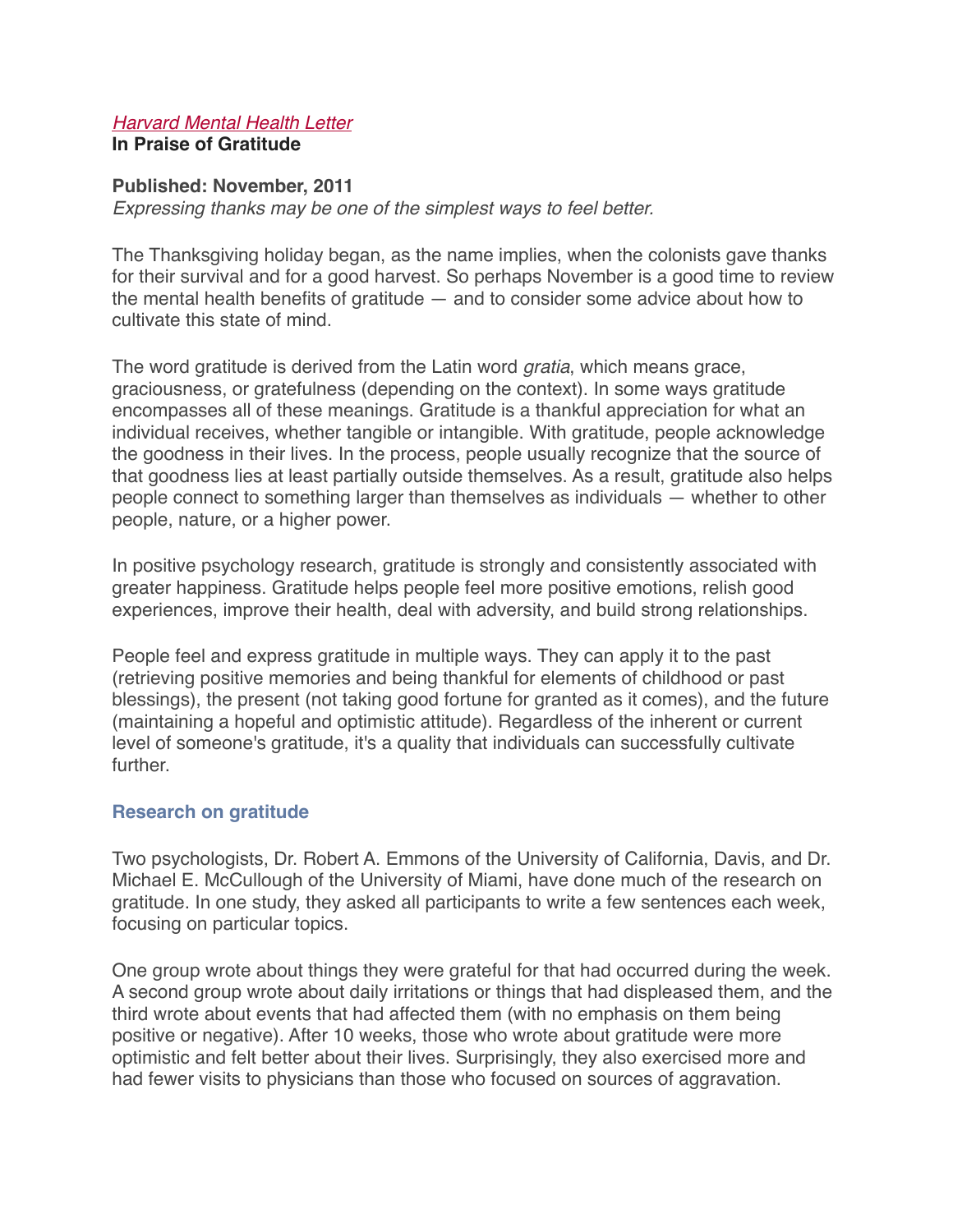Another leading researcher in this field, Dr. Martin E. P. Seligman, a psychologist at the University of Pennsylvania, tested the impact of various positive psychology interventions on 411 people, each compared with a control assignment of writing about early memories. When their week's assignment was to write and personally deliver a letter of gratitude to someone who had never been properly thanked for his or her kindness, participants immediately exhibited a huge increase in happiness scores. This impact was greater than that from any other intervention, with benefits lasting for a month.

Of course, studies such as this one cannot prove cause and effect. But most of the studies published on this topic support an association between gratitude and an individual's well-being.

Other studies have looked at how gratitude can improve relationships. For example, a study of couples found that individuals who took time to express gratitude for their partner not only felt more positive toward the other person but also felt more comfortable expressing concerns about their relationship.

Managers who remember to say "thank you" to people who work for them may find that those employees feel motivated to work harder. Researchers at the Wharton School at the University of Pennsylvania randomly divided university fund-raisers into two groups. One group made phone calls to solicit alumni donations in the same way they always had. The second group — assigned to work on a different day — received a pep talk from the director of annual giving, who told the fund-raisers she was grateful for their efforts. During the following week, the university employees who heard her message of gratitude made 50% more fund-raising calls than those who did not.

There are some notable exceptions to the generally positive results in research on gratitude. One study found that middle-aged divorced women who kept gratitude journals were no more satisfied with their lives than those who did not. Another study found that children and adolescents who wrote and delivered a thank-you letter to someone who made a difference in their lives may have made the other person happier — but did not improve their own well-being. This finding suggests that gratitude is an attainment associated with emotional maturity.

## **Ways to cultivate gratitude**

Gratitude is a way for people to appreciate what they have instead of always reaching for something new in the hopes it will make them happier, or thinking they can't feel satisfied until every physical and material need is met. Gratitude helps people refocus on what they have instead of what they lack. And, although it may feel contrived at first, this mental state grows stronger with use and practice.

Here are some ways to cultivate gratitude on a regular basis.